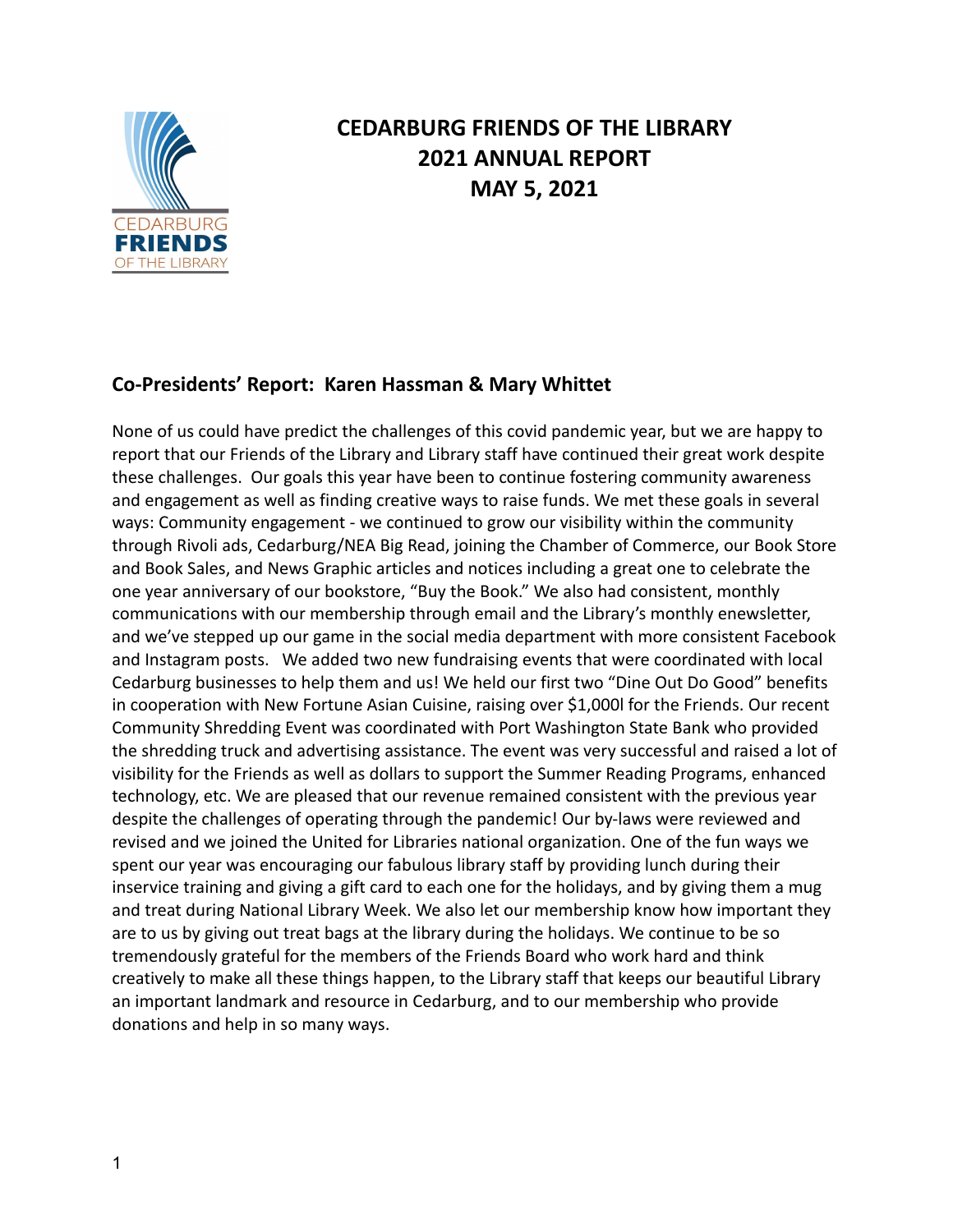## **Library Director's Report: Linda Pierschalla**

### *What a Year.*

As we all know it was an unusual year, and let's hope next year is "normal". The challenges at the library were: Loss of revenue from fines and fees, reduction in book budget to help cover lost revenue, trying to operate safely and balance that with the people who disregard safety, offer library services to make everyone happy.

### *Positive things that happened:*

There were so many nice comments about what the library means to people and how much they appreciate the library and being able to checkout material and talk to staff. Reading is a gateway for the mind. Being shutdown for six weeks gave us time to build the maker space and tinker labs and rearrange areas in the building. Staff worked well as a team to get through this and find ways to still serve our community through curbside pickup, telephone reference service, digital program offerings, e-resources, community book reads, diversity programs, children and teen programs and lots of new books, thanks to the additional \$10,000 from the Friends. Radio programs and listenership increased.

#### *Looking forward to:*

Website redesign and update Summer reading program – outdoor events Book bike Opening up community room Opening up more use of study room space Cedarburg Reads – community event

## **Buy the Book Book Store & Book Sales: Heidi May & Kathy Young**

Buy the Book, reopened during Covid19, on June 22nd. We opened during library hours and patrons were able to make their selections and then pay for them at the main desk in the library. This practice has continued. Thanks to the library staff for adding another job to their list of many, we appreciate all of your help!!

We dropped our prices in July to most items at \$2. We asked our Friends to help sort donations and restock shelves once we started taking in donations. The store could not function without all of these wonderful volunteers! Mary Sacho, Wendy Heidtke, Connie Dahlman, Judy Carlton, and Sushma Kaul; and high school helpers Erin, Kate, and Tori Bogenschutz and Berit Henderson We received many great donations this year, I think everyone was cleaning house while staying safer at home. The Store and Book Nook just underwent a facelift, come check us out!

We held four week long book sales at the library, October 2020 - \$820, December 2020 - \$1184, February 2021 - \$1083 and April 2021 - \$1247 Sale prices are Books \$1.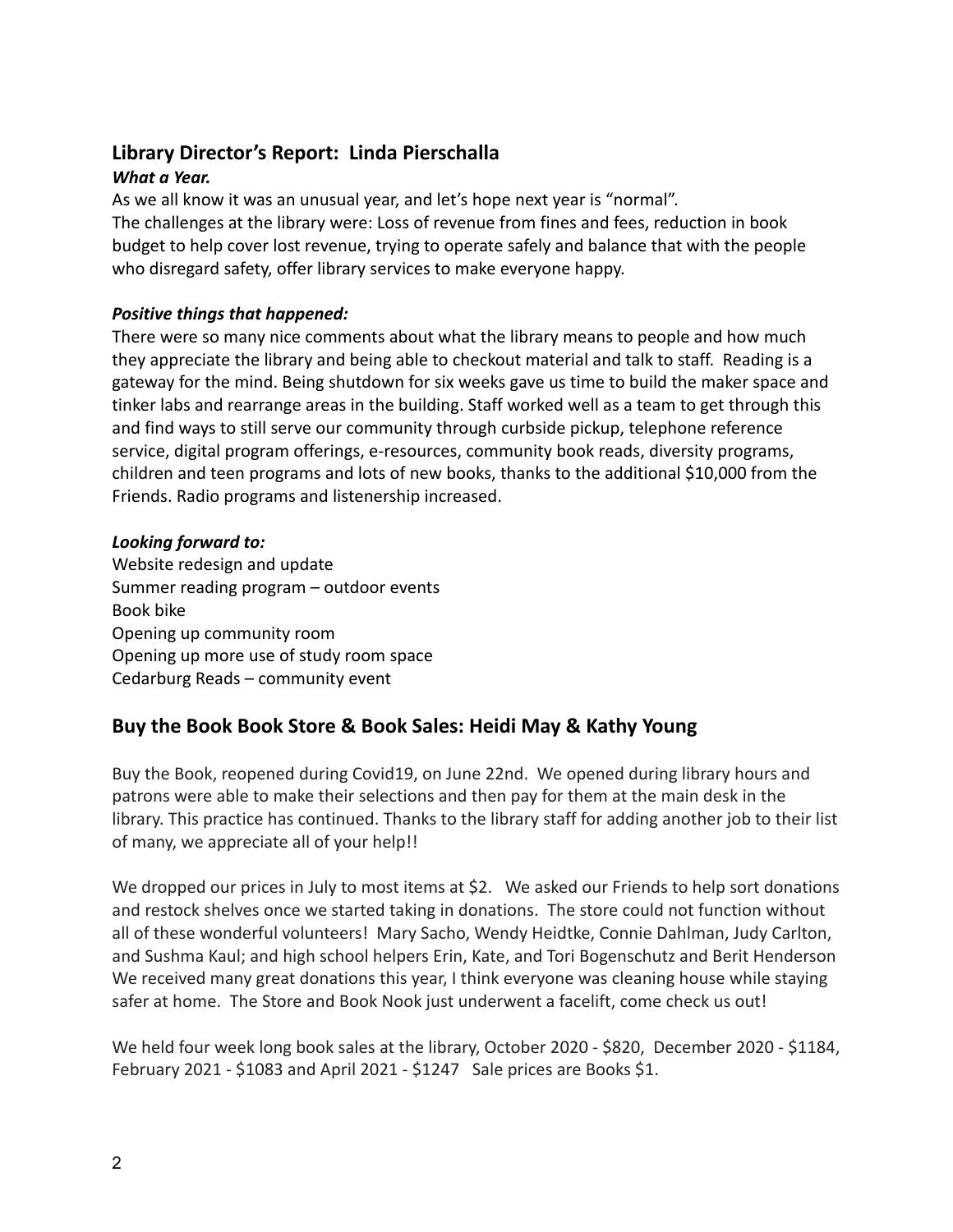#### **Total sales from book sales of \$4334.**

#### **Total sales from book store of \$9,948.75**

#### **Grand total from book store and book sales: \$14,282.75!**

We continue to accept donations for gently used books, puzzles, and magazines up to 3 months old. Please no text books, encyclopedia sets, or old magazines.

## **Cedarburg Reads: Jean O'Keefe**

Cedarburg Reads looked a little different this year as we combined efforts with other Ozaukee County libraries to participate in the NEA Big Read in October 2020. Cedarburg joined the W.J. Niederkorn, USS Liberty Memorial and Frank L. Weyenberg libraries to pull together events around the book selection "Lab Girl" by Hope Jahren. Our combined libraries were one of 84 organizations to receive a National Endowment for the Arts Big Read grant. Events and activities were hosted by all communities involved. The planning for the events started before COVID, so even though we were able to switch most events to virtual or hold them outdoors, we still had to scale back on the number of events. Below are the events Cedarburg Public Library and Cedarburg Friends of the Library hosted, including those coordinated with Cedarburg Green. Cedarburg received 200 copies of "Lab Girl" for the event.

October 2nd - NEA Big Read Ozaukee County - Cedarburg CFOL Kick-Off with free copy of Lab Girl, a grab & grow kit and a free book from Buy the Book October 2nd - Bid Read Kickoff Event (virtual) with Dr. Jo Handelsman, UW-Madison October 8th - Plant based CPL Cooking club event in Cedar Creek Park October 11th - Cedarburg Trees of Distinction Walk with Glenn Herold, Cedarburg Green October 12th - Grab & Grow Your Own Herb Plant for Adults October 16th - CPL Radio Interview with Cedarburg Forester, Kevin Westphal October 19th - CPL Adult Book Club (virtual)

#### **Membership: Sandi King & Patti Dyke**

#### CFOL [Membership](https://drive.google.com/file/d/1HVsU3FOjZdUotzKE9rwIAyaJ--I5w6M6/view?usp=sharing) Brochure

During the 2020-21 year the CFOL brochure was given a refresh but continues to highlight who we are, how we support the library, and the benefits of membership.

#### Membership Levels

Included in the refreshed brochure are new Membership Levels. The Membership Level changes were made after a careful review of what "Friends of the Library" in other communities such as the Shorewood Library are doing.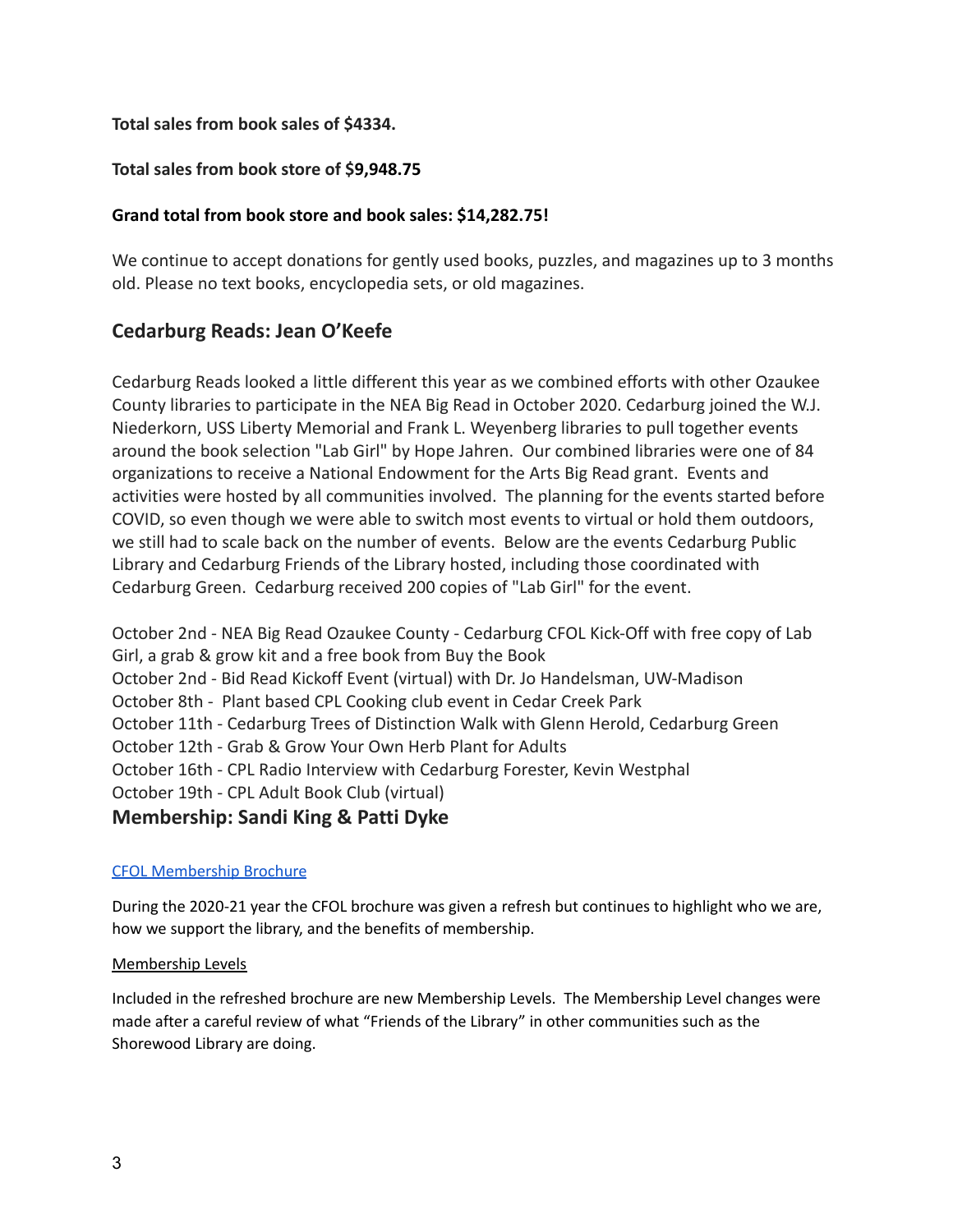2020-21 Membership Levels:

Membership Levels

| S 10-25                          |  |
|----------------------------------|--|
| O Loyal Friend  26-50            |  |
| ○ Sustaining Friend  51-99       |  |
|                                  |  |
| O Forever Friend (lifetime) 500+ |  |

○ Donations

Memorial gifts accepted.

#### **[Membership](https://drive.google.com/file/d/1cSYwDQ_tSwyq13z1rVvMqIeLOmbx1Zbl/view?usp=sharing)**

For June 2020 through March 31, 2021 there were 107 members who paid membership fee + 12 members who paid twice during that time period (due to date changes) = 119 total membership payments.

Exhibits: CFOL Brochure, Membership June 2020 – March 2021

## **Fill the Shelves: Kathy Pollock**

For the Fill the Shelves campaign this year we had an origami butterfly holiday tree on display in the front area of the library from the start of November to early January. Even with the decrease in patrons visiting the library, the funds raised allowed us to approve \$950 toward the purchase of library materials.

#### **Shredding Event: Connie Dahlman**

We have been searching for some new fundraising ideas for the CFOL and decided to try holding a shredding event on April 24, 2021. We are thankful to PWSB for generously donating the shredding truck and assisting with promoting the event. Obviously, there was a great need for such an event in our community since several hundred cars showed up with items to be shredded. We were able to raise enough money to continue assisting the Library with summer reading programs, book purchases, enhanced technology, and programming such as Cedarburg Reads and Great Decisions.